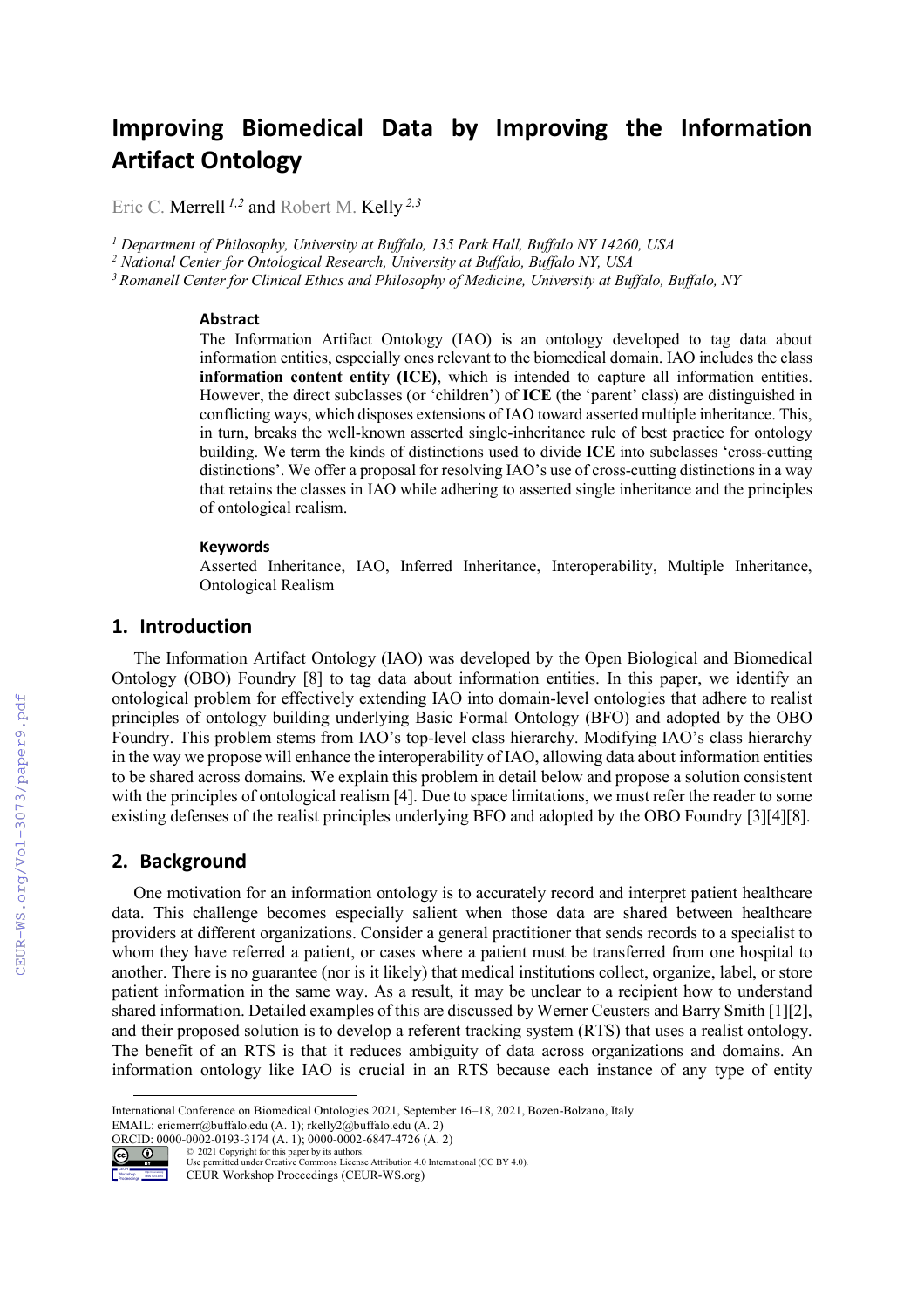(including information entities) must be assigned its own unique resource identifier (URI), a piece of information, to be represented in the ontology correctly.

While one aim of an RTS and of ontologies more generally is to reduce the ambiguity in data, ambiguity can still be introduced if the ontology allows classes to have more than one asserted parent (called 'asserted multiple inheritance') because cross-cutting distinctions allow for lower-level classes to reasonably be subsumed under more than one parent class. This breaks the principle of best practice used in realist ontologies known as 'asserted single inheritance' [3]. Unfortunately, IAO often uses cross-cutting distinctions when asserting subtypes of **information content entity (ICE)**. While some debate the appropriate use of single versus multiple inheritance [14], we follow Rector [13], Mungall [14], and Arp, Smith, and Spear [3] in maintaining that multiple inheritance should never be asserted in an ontology, but should only be inferred from its axioms and class restrictions.

IAO itself, it should be emphasized, does *not* suffer from asserted multiple inheritance. However, the use of cross-cutting distinctions within its upper-level class hierarchy means either that (i) asserted multiple inheritance will be needed to extend IAO, or (ii) IAO can be extended in multiple, contradictory ways. Both can lead to the extensions of IAO being incompatible.

#### **3. The Problem of Cross-Cutting Distinctions**

Cross-cutting distinctions occur when entity types are subdivided in such a way that at least some of the new subtypes can consistently be subclasses of two or more super-classes in the primitive class hierarchy. We assume here that universals (genuine types in reality) do not crosscut. As a quick example, consider that no genuine subtype of **continuant** will also be a genuine subtype of **occurrent**. We assume the same is true for any genuine types and subtypes. Cross-cutting distinctions correspond to violations of Rector's second principle of ontology building, namely that "the principle of specialization should be subsumption (as opposed to, for example partonomy) and should be based on the same, or progressively narrower criteria, throughout" [13]. There is nothing inherently inaccurate (as far as accurately representing reality is concerned) with making cross-cutting distinctions. Still, when constructing ontologies, it can lead to practical inaccuracies in tagging data.

Consider a simple example. Suppose we have a food ontology including the class **fruit**, which we divide into four subclasses using two distinct criteria: **citrus fruit** and **non-citrus fruit**, on the one hand, and **orange-colored fruit** and **non-orange-colored fruit,** on the other. The difficulty is that apricots are orange non-citrus fruits, while limes are green citrus fruits. Thus, each has two categories under which they could fall. See Figure 1 below for an illustration of this point.



**Figure 1**: Potential for Asserted Multiple Inheritance

Contrast this with a division of **fruit** that keeps **citrus fruit** and **non-citrus fruit**, but that further divides these subclasses into **orange citrus fruit**, **non-orange citrus fruit**, **orange non-citrus fruit**, and **non-orange non-citrus fruit**. These divisions might seem even more gerrymandered, but they would follow Rector's second principle above since they take a single criterion (e.g., citrus vs. noncitrus) and start to make it progressively narrower (e.g., orange citrus vs. non-orange citrus). This would lead to only one classification for apricots and only one for limes, preserving asserted single inheritance.

Now, IAO includes several subclasses of **ICE**, including **document**, **document part**, **textual entity**, **figure**, and **directive information entity**, each of which is relevant to assert in certain contexts. It would not be a problem to assert these classes, so long as the correct equivalency axioms and class restrictions are associated with them, because this allows ontology reasoners to *infer* multiple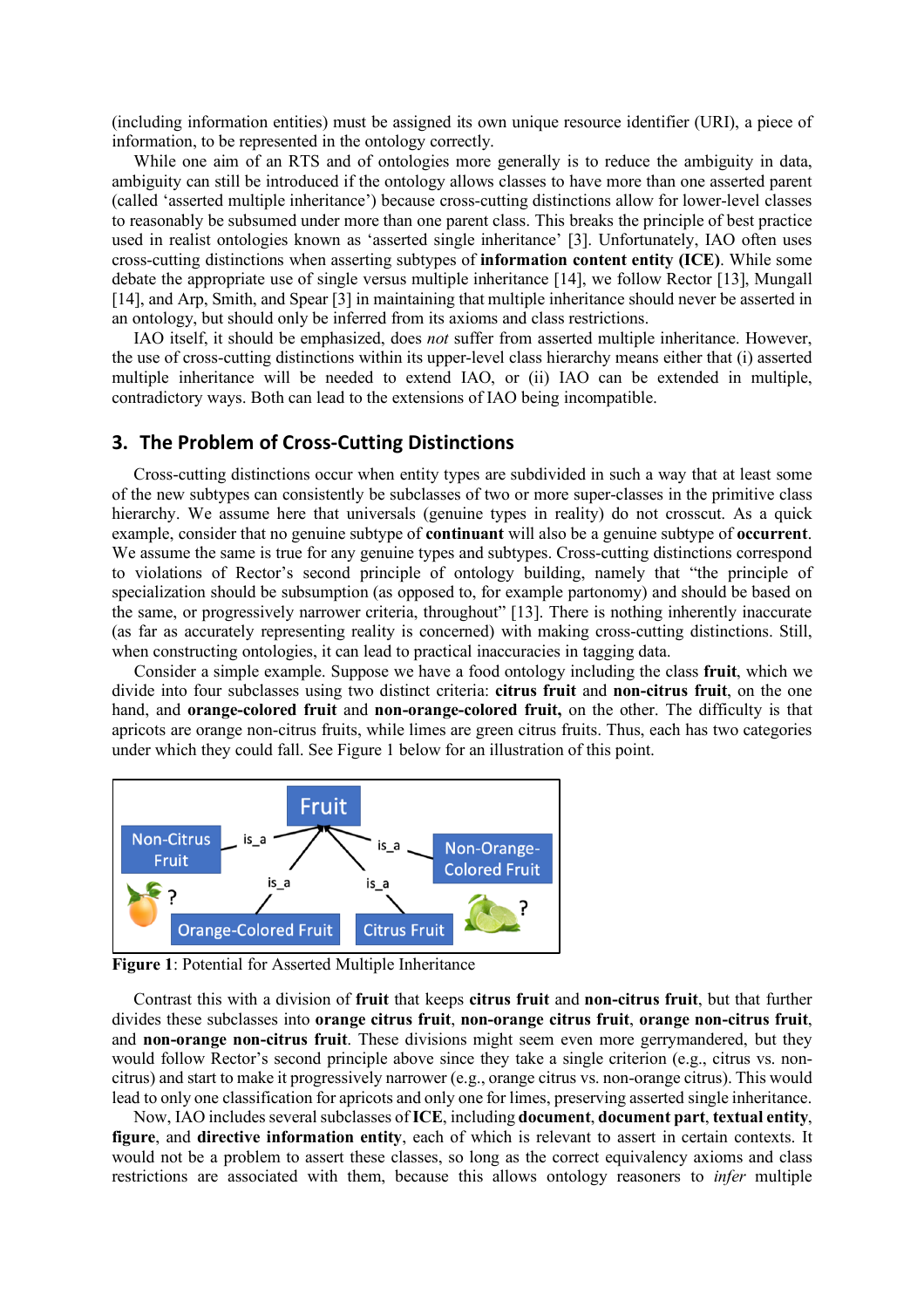inheritance from the axioms and restrictions given. However, because different criteria are used to identify the different subtypes of **ICE** (and so the distinctions crosscut), and because the required equivalency axioms and restrictions are not always given, subclasses (and sub-subclasses, and so on) further down the **ICE** branch might belong to more than one primitive child of **ICE**. This ultimately hinders the ability to extend the ontology using asserted single inheritance [4][9][13].

## **3.1. Cross-cutting and Reports**

IAO uses at least three different criteria to distinguish subtypes of **ICE**: (1) the *content* of an ICE; (2) the *structure* of an ICE; and (3) the *purpose* of an ICE. The issue is that a single type of ICE can have a structure indicating it should be classified as one sort of subtype of **ICE** but content that would indicate classifying it as another sort. A good example is the IAO class **report**.

**IAO:Report** =def. A document assembled by an author for the purpose of providing information for the audience. A report is the output of a documenting process and has the objective to be consumed by a specific audience. Topic of the report is on something that has completed. A report is not a single figure. [5]

According to this definition, a report is a document. From IAO's definition of 'document', it follows that a report is also a "collection of information content entities" [5]. Examples of documents given in IAO include journal articles, lab notebooks, and books. Accordingly, the class **journal article** was made a subclass of **report**. However, because journal articles and grant proposals, among other kinds of reports, (usually) consist primarily of propositions, the class **journal article** is also suited to be a subclass of **narrative object**, which IAO defines as an ICE that is a set of propositions. Intuitively, **report** (and by extension, **journal article**) ought to be a subclass of both **document** and **narrative object**. Yet, it is impossible to *infer* this multiple inheritance using the axioms present in the ontology.

From within the framework of ontological realism, this indicates (though does not entail) that **document** and **narrative object** are both universal classes, since defined classes (or 'collections of particulars' to use Smith and Ceusters terminology [4]) ought to have logical restrictions associated with them. Thus, defined classes or collections of particulars in the context of a realist ontology can be thought of as describing entities that match a certain pattern of universals. They are not defined classes in the sense used by Rector [13] because they are not defined using a set of *necessary and sufficient*  conditions, but only *necessary* conditions, which makes them a primitive class on Rector's view. This does not mean that one class or other need be eliminated from IAO. It simply means that a single metric needs to be used to create the basic ontological hierarchy of IAO. More work would be needed to define classes that do not use that metric in terms of other universal classes that form IAO's backbone. This would avoid asserted multiple inheritance and enable inferred multiple inheritance [3][13][14].

#### **3.2. Cross-cutting and Directive ICEs**

A similar cross-cutting problem arises with directive ICEs. A directive ICE is any ICE that indicates to an agent which course of action to take (such as a recipe). Many directive ICEs are also documents. An email instructing someone to perform a certain task is a document *and* a directive ICE. Similarly, a to-do list for an employee would simultaneously be both a directive ICE and a document. Each of these would also be narrative objects since they are all composed of propositions (though we do not hold that all directive ICEs *must* be narrative objects). Many kinds of ICE besides **document** and **narrative object** are simultaneously documents and directive ICEs.

The problem is that making both **directive ICE** and **document** sibling classes under **ICE** without making one a defined class requires either that (i) the ontology include asserted multiple inheritance, or (ii) subclasses of **directive ICE** cannot also be subclasses of **document** or **narrative object**. The former breaks the principle of asserted single inheritance, while the latter steers us away from ontological realism since, as noted, it is clear that some directive ICEs are also documents and narrative objects. We acknowledge that OWL ontologies are built under the open world assumption [9][3], and so failing to assert that a subclass of **directive ICE** is also a subclass of, say, **document**, does not entail that the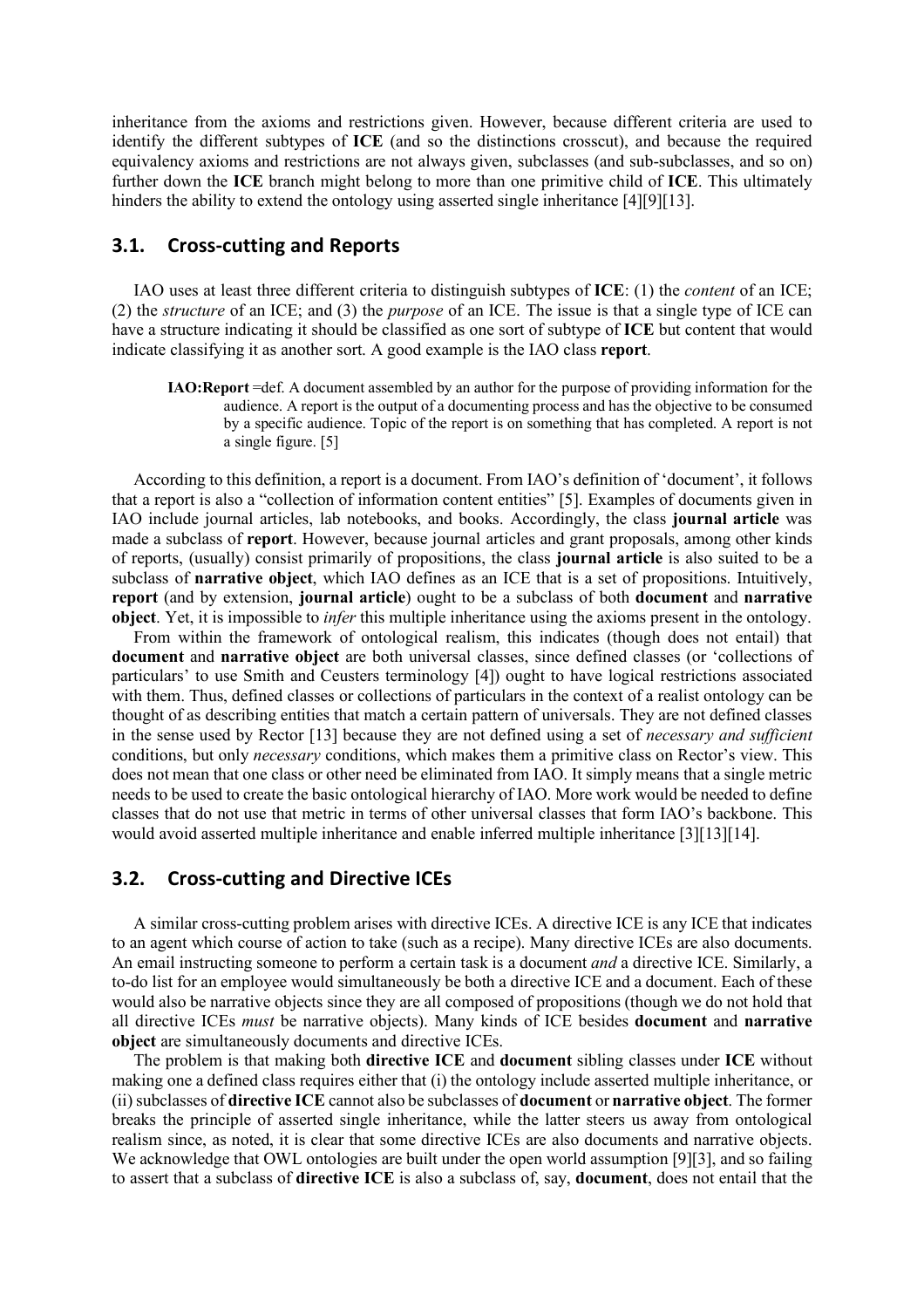absent assertion is false. Still, IAO's current structure *constrains* our ability to actually assert what is true, at least if we intend to avoid asserted multiple inheritance. This is what we mean by the second disjunct above steering us away from realism. To illustrate this, consider IAO's **plan specification**.

**IAO:PlanSpecification** =def. A directive information entity with action specifications and objective specifications as parts that, when concretized, is realized in a process in which the bearer tries to achieve the objectives by taking the actions specified. [5]

Thus, **plan specification** is a subclass of **directive ICE**. Supposing we want to extend **plan specification** with the class **cooking recipe**, we run into a problem. Instances of **cooking recipe** (we might assume) consist of any plan specification that explains how to cook some food item. This would include cookbooks, web pages on food preparation, and even old, hand-written family recipes. Each of these is a document, meaning that including the most amount of ontological information about these recipes requires **cooking recipe** to be a subclass of **document**. But this cannot be done within the current class hierarchy of IAO without violating asserted single inheritance.

#### **3.3. Cross-cutting and Document Parts**

The IAO class **document part** is extended with a variety of subtypes. Many of these, however, also fit the definition for other *sibling* classes of **document part**. Once again, this can result in either asserted multiple inheritance or departure from ontological realism if the ontology is extended. First, consider the definition of the following subclass of **document part**.

**IAO:MethodsSection** = def. A part of a publication about an investigation that is about the study design of the investigation. [5]

This class extends **document part**, but it could also reasonably extend the class **textual entity** because a methods section is a collection of markings and symbols intended to be understood as words. Thus, there are at least two potential parent classes of **methods section**. Again, this results from the lack of a uniform method for asserting subclasses of **ICE**.

Next, consider the definition of the following additional subclass of **document part**.

**IAO: Figures Section** = def. A part of a document that contains one or more figures. [5]

An instance of **figures section** may itself consist of but a single figure. This means that instances of **figures section** might be identical to one or more figures, or they might be any part of a document that contains a figure, such as a methods section. Accordingly, defining **figures section** in this way could lead to asserted multiple inheritance in the ontology if **figures section** or **methods section** have asserted subclasses. This would not be a problem, if **figures section** were a defined class with associated logical restrictions, which would allow inferred multiple inheritance.

#### **4. Resolving Cross-cutting Distinctions**

The prevalence of cross-cutting distinctions in IAO suggests that the difference between defined and primitive classes is not properly acknowledged. Extending IAO is thereby prone to either a hierarchy including asserted multiple inheritance or a departure from ontological realism. Abiding by ontological realism means asserting classes based on the way the world actually is [3]. Practically, this means ensuring that the primitive class hierarchy consists only of what are taken to be universals. When crosscutting distinctions are present in a primitive class hierarchy of universals (in a realist ontology), as in IAO, it indicates that careful attention is not being paid to establishing an asserted class hierarchy of only universals – classes that correspond to genuine types in reality [3]. This is not to say that crosscutting distinctions cannot accurately describe reality (e.g., there really are orange fruits and non-citrus fruits), only that asserting such distinctions in a primitive class hierarchy should be avoided. We propose that by establishing a primitive hierarchy of universals, we can abide by both realist principles and the principles established by Rector [13], which would allow IAO to be more effectively extended.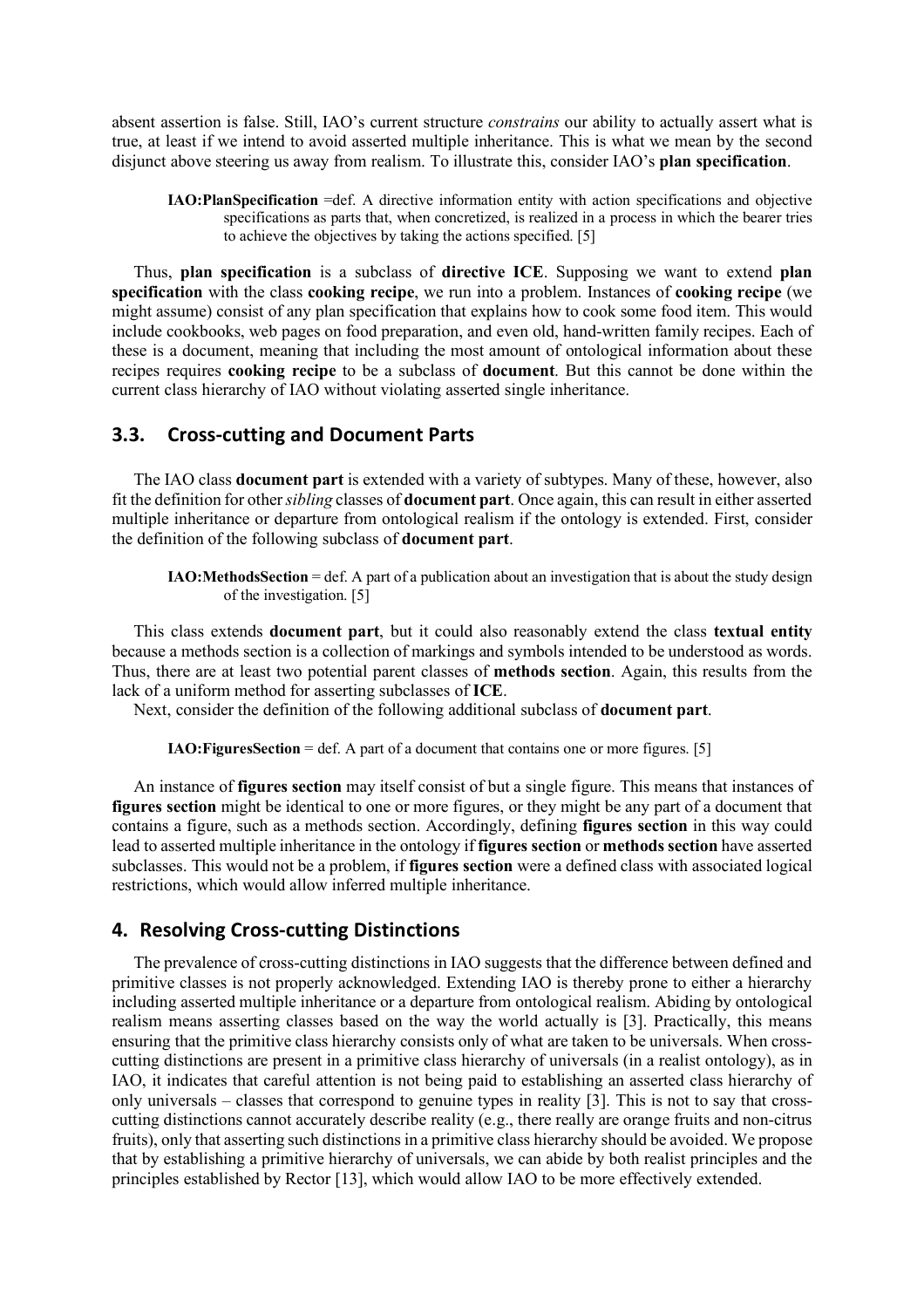For example, it seems obvious at first blush that documents have parts (the document you are reading now is divided into many sections, after all), and so it makes intuitive sense to assert **document part** as a class in an information ontology. However, document parts do not seem to be *genuinely different kinds* of entities in virtue of being parts of documents. The same way that a human being does not become a different *kind* of thing when they acquire a new job with a new set of duties and responsibilities. The different parts of the documents are real, to be sure, but it does not follow that they are themselves genuinely different types of things. (Consider that the left half of your scalp is real but left half of scalp is a fiat part of an object and not a genuinely distinct class of entity.)

Differences in writing styles across fields entail that document parts, like introductions, can vary widely in their role and content. For instance, a methods and a figures section, or a figures section and an introduction, may overlap according to IAO depending on the content of that section. Additionally, a single part of a document might have multiple purposes, which would need to be distinguished in the ontology. Authors seem to write each document part for a particular purpose, and so we should distinguish the various functions that document parts (or even whole documents) can have. This would allow us to account for when a single part of a document subsumes the purposes of multiple extensions of **document part**. This suggestion follows Rector's second criterion of normalization, which uses the same principle of specialization when building the primitive backbone hierarchy of an ontology [13].

Accordingly, we propose distinguishing ICEs based on the *purpose* of those ICEs. This principle of differentiation facilitates constructing a consistent and effective information ontology since all ICEs are the products of some intentional creation process. Applying this principle leads to three high-level direct subclasses of **ICE**, which mirror those in another widely used information ontology: the Common Core's Information Entity Ontology (IEO) [6]. We have modified the IEO classes and propose they be added to the top level of IAO (or that the IAO definition be changed in the case of **directive ICE**). Where possible, we make use of the term 'represents' as distinguished from Ceusters' use of 'is about' [7]. This avoids contradictions in tagging ICEs that are not about anything (for example, a wrong diagnosis of cancer). These three classes are intended to be the only three primitive direct subclasses of **ICE.** However, this does not preclude there being defined classes that extend **ICE** directly.

- 1. **Descriptive ICE** =def. an ICE that describes some entity it represents or would be represented if such an entity existed.
- 2. **Designative ICE** =def. an ICE that refers to or names some entity or would if such an entity existed.
- 3. **Directive ICE** =def. a descriptive ICE that prescribes some action.

#### **4.1. Change in Class Structure**

We make **directive ICE** a child of **descriptive ICE** because all directive ICEs are necessarily descriptive. We follow Barton and colleagues in maintaining that directive ICEs "represent how to perform some actions, and such actions are then performed on the basis of this description" [11]. For an ICE to prescribe an action, it must also *describe* the action that it is prescribing. Suppose a parent leaves a note for their daughter that reads, "Please cut the grass." This note carries a directive ICE only by describing the kind of action that is also prescribed (grass cutting). The description is necessary to differentiate which action the directive ICE prescribes.

We admit that conceiving of all directive ICEs as containing descriptions sets a low bar for an information entity being descriptive. A note reading "please cut the grass" does not describe very much. It contains no description of grass, of cutting, nor of what it would mean to cut grass specifically as opposed to cutting a steak or paper. There is also no way to tell which grass is being referred to simply by what is written on the note – context is needed to understand what is meant.

However, there is another sense in which the desired action is described in the note. In virtue of specifying that they want the grass cut, the parent has already implicitly described a process type. Using a knife to cut steak, or a pair of scissors to cut paper, would not satisfy the description of grass cutting. That the prescription in the note is not satisfied by cutting a steak implies that one's steak cutting does not match the *description* of the process in the note. Hence, the note is, in part, descriptive. Moreover,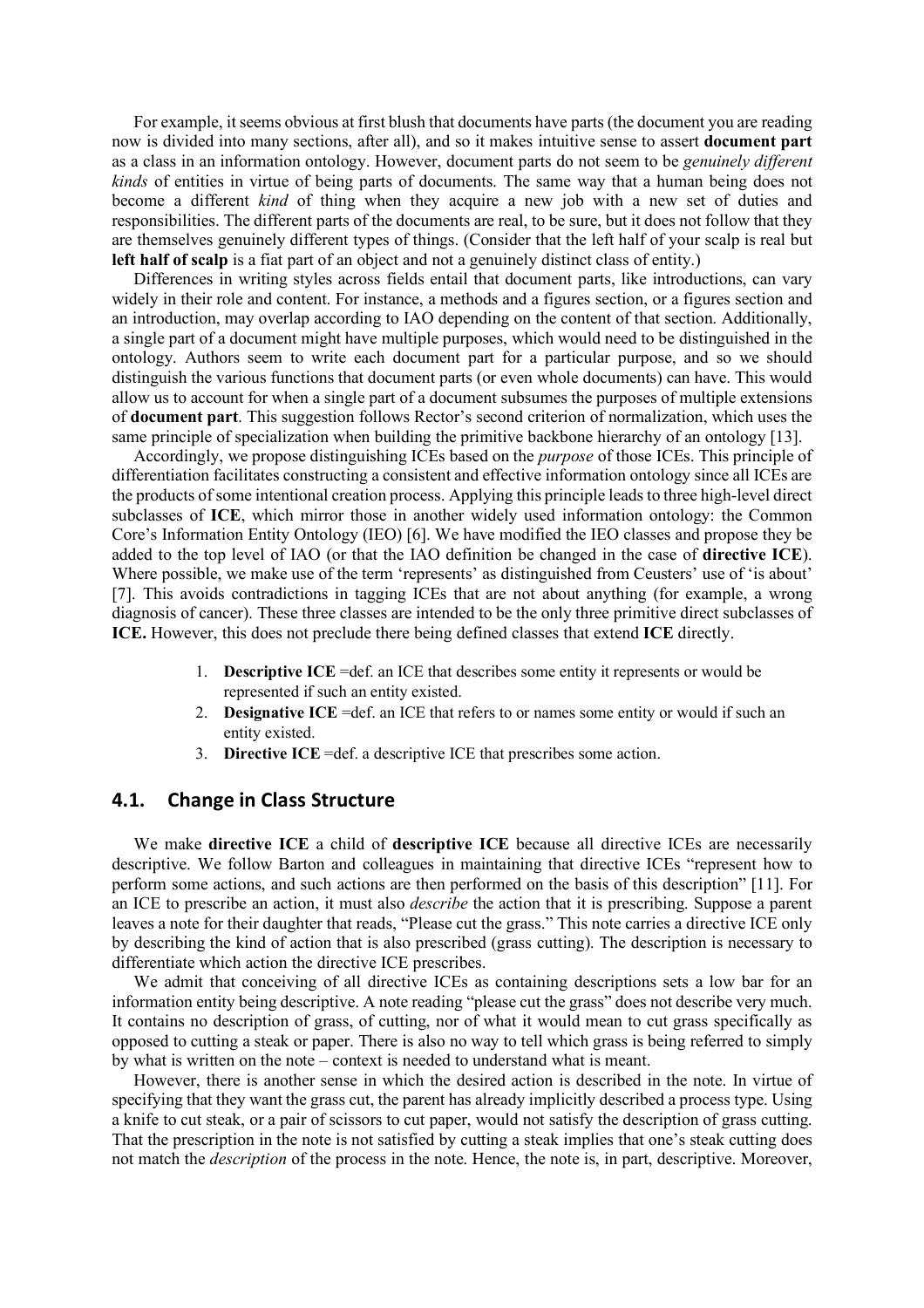as Barton and colleagues note [11], descriptions of actions to be performed can be more or less specific. The more specific a set of instructions, the more thoroughly those prescribed actions must be described.

Here, one might wonder why **designative ICE** was not made a parent of **descriptive ICE**. After all, it seems as though all descriptive ICEs would need to designate the various entities they describe. This is certainly plausible, but even if this is true, it does not indicate that descriptive ICEs are themselves designative ICEs. It only indicates that descriptive ICEs contain designative ICEs as parts. We lack the space to spell out exactly how this parthood relation works, but other work has been specifically focused on the mereology of information entities [10]. Further work is needed to apply these findings here.

Lastly, considering our principle of differentiation for ICEs can shed light on why **designative ICE** is not a parent of **descriptive ICE.** The purpose of descriptive ICEs is to describe a state of affairs rather than to designate or name an entity, even if descriptions often require designating entities. This is dissimilar from the relationship between descriptive and directive ICEs because the purpose of the latter *is* to describe some action(s) that ought to be carried out. Thus, the purpose of directive ICEs is partly descriptive in nature, which justifies **directive ICE** being a subclass of **descriptive ICE**.

## **4.2. Additional Defined Classes**

While every ICE will ultimately be an instance of **designative**, **directive**, or **descriptive ICE**, IAO can also retain many of the useful classes it asserts (such as **document**, **textual entity**, and **document part**) by asserting them as defined classes. In Table 1, we propose samples of axioms (class restrictions) that could be added to existing IAO classes to make them proper defined classes. The classes in this table are defined so that they are not included in the primitive class hierarchy, which removes crosscutting distinctions from it. We are neutral about whether the defined classes here are universals. Still, since they are defined classes, whether they correspond to universals will not infringe upon ontological realism. The list is not exhaustive and further work would be needed to make the necessary changes that would eliminate all the cases of cross-cutting distinctions within the primitive class hierarchy of IAO. Still, we hope that this provides an example for future modifications to IAO.

#### **Table 1**:

| <b>Class</b>             | <b>Natural Language Axiom</b>  | <b>Formalized Axiom</b>                                          |
|--------------------------|--------------------------------|------------------------------------------------------------------|
| <b>IAO:Document</b>      | All Documents are ICEs and     | $\forall$ (x)[IAO:Document(x) $\leftrightarrow$ (ICE(x) $\land$  |
|                          | have as a part some ICE.       | $\exists$ (y)(has part(x,y) $\land$ ICE(y)))]                    |
| <b>IAO:TextualEntity</b> | All Textual Entities are       | $\forall$ (x)[TextualEntity(x) $\leftrightarrow$ (ICE(x) $\land$ |
|                          | concretized by some Glyph      | $\exists$ (y)(is concretized by(x,y) $\wedge$                    |
|                          | Quality.                       | $GlyphQuality(y))$ ]                                             |
| <b>IAO:Figure</b>        | All Figures are concretized as | $\forall$ (x)[Figure(x) $\leftrightarrow$ (ICE(x) $\land$        |
|                          | some Two-Dimensional           | $\exists$ (y)(is concretized as(x,y) $\land$ 2DPattern(y)))]     |
|                          | Pattern.                       |                                                                  |

Proposed Axioms to be Added to IAO Classes

#### **5. Conclusion**

In this paper, we identified and described the problem of cross-cutting distinctions within IAO. These distinctions make it difficult or impossible to extend IAO consistently, according to the principles of asserted single inheritance and ontological realism. For those adhering to these principles of ontology development, we proposed a modification to the top-level structure of IAO. Our proposal eliminates cross-cutting distinctions in IAO's universal hierarchy, and it develops logical axioms for inferring poly-hierarchies where needed. While there is still ample work to be done, we hope that our proposal can be used to enhance the effectiveness of IAO.

#### **6. Acknowledgements**

We would like to thank David Limbaugh and Barry Smith for their feedback on this work, as well as four anonymous reviewers for the immensely helpful feedback they provided.